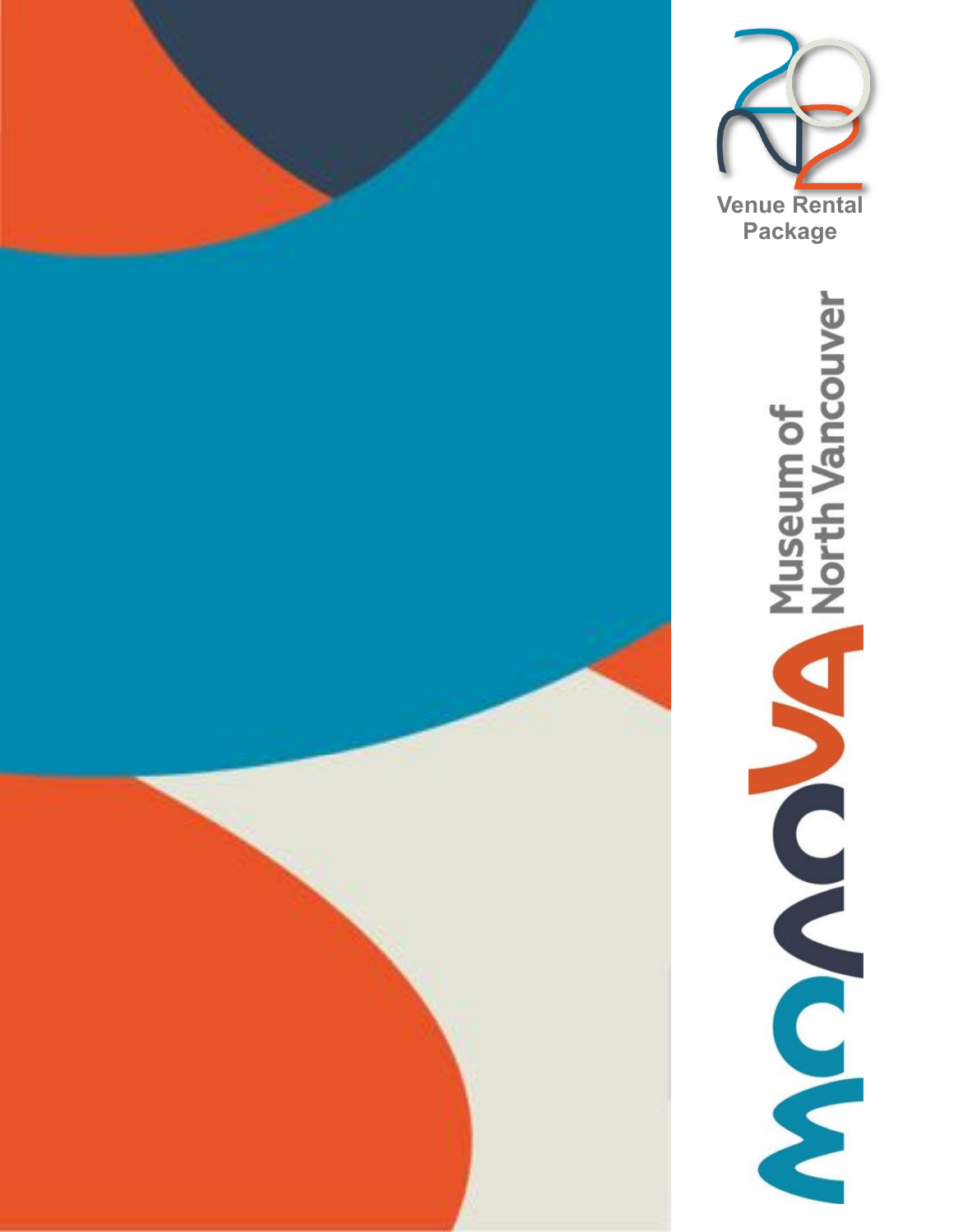## **VENUE RENTALS AT THE MUSEUM OF NORTH VANCOUVER**



Located in the heart of The Shipyards in North Vancouver, MONOVA: Museum of North Vancouver is a dynamic and innovative hub where the stories of North Vancouver's people, places and past come to life.

MONOVA is a short, 15 minute Seabus ride from downtown Vancouver. Modern style and versatile design allows for large spaces with lots of natural light.

Anchored by Streetcar 153, our Museum lobby is an incredibly unique setting for a private reception —guest can take a streetcar ride through the past as well as touring MONOVA's Permanent and Feature Exhibit Galleries.

#### **MONOVA offers over 2,000 sq.ft. of meeting and event space available for hosting social celebrations, corporate meetings, weddings, and gala events.**

We are a non-profit, public institution and venue rental revenue directly funds MONOVA'S exhibits and programs. Our venue rental policy prohibits the use of the space for publicly ticketed events, art exhibitions or auctions.

Exhibit requests should be directed to our Curatorial department and must fit the mandate, style and purpose of the Museum. The entire Museum is available for exclusive rental on specific days. Blackout dates apply.

# **BANQUET SPACE**

MONOVA Rooms 1 & 2 can host up to a 100 guests reception when combined. They are equipped with a 55" Sony Display TV and ceiling-mounted 164" screen and projector (charges apply), and offer access to our Courtyard — just the perfect setting for a corporate meeting or a social celebration.

Our Boardroom is perfect for private meetings, and can accommodate up to 10 guests. Start or finish your day with a tour of the Museum.

- The maximum rental period is 8 hours, which includes vendor deliveries, set up, event time and tear down. Additional hours may be available upon request and fees may apply.
- Maximum capacity of the entire Museum is 300 guests.
- For events larger than 50 guests  $-$  an event planner is required and food and beverages must be provided by one of our preferred vendors.
- Covid-19 Protocols will be followed and will be updated according to the PHO guidelines: [https://www2.gov.bc.ca/gov/content/covid-19/info/](https://www2.gov.bc.ca/gov/content/covid-19/info/restrictions#pho-order) [restrictions#pho-order](https://www2.gov.bc.ca/gov/content/covid-19/info/restrictions#pho-order)

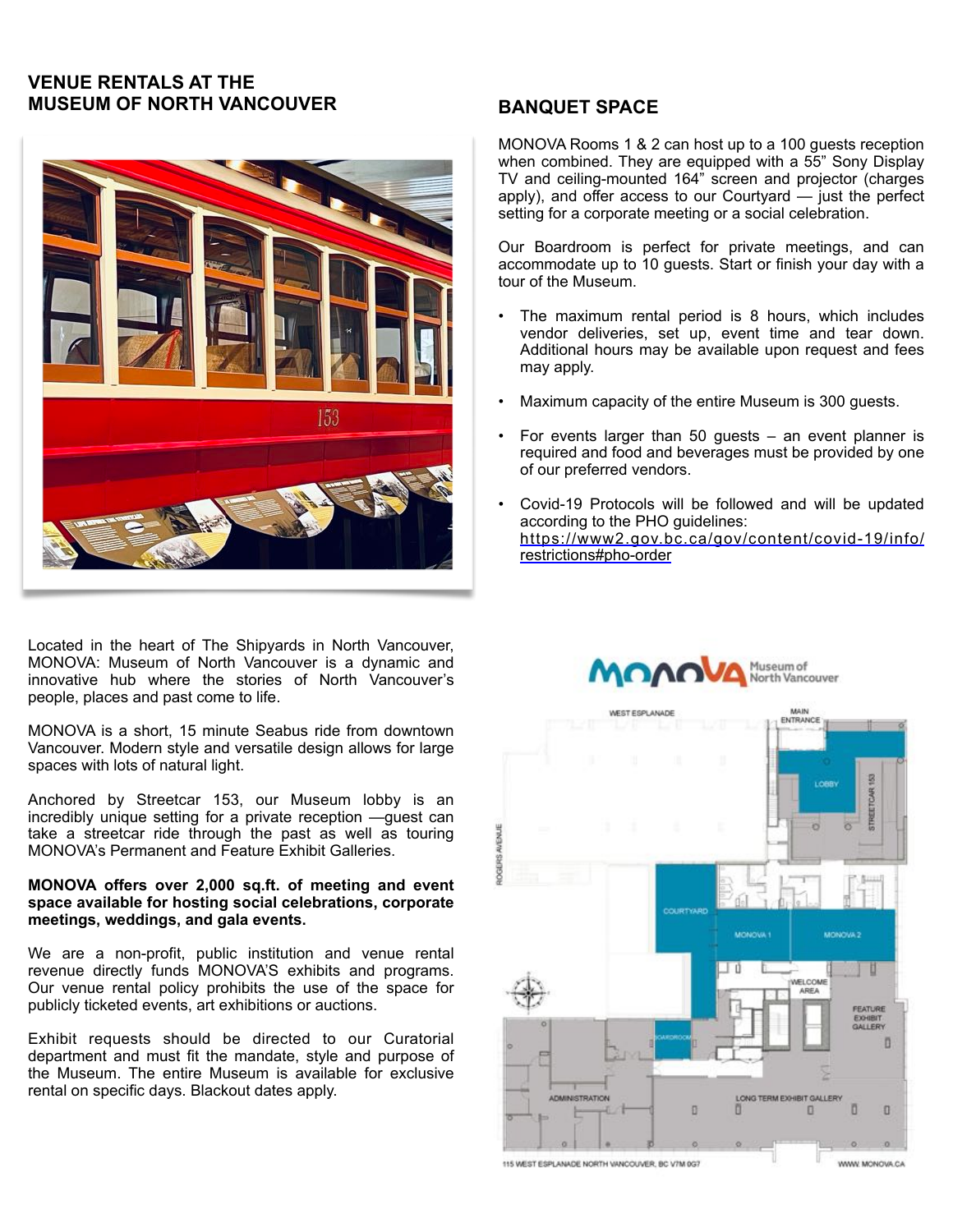

# VENUE RENTALS

|                        | Dimensions (ft.) | Sq. Ft. | Reception                | Theater                  | Rounds of 8              | U-Shape                  | Boardroom                | 4 Hours<br>Rental | 8 Hours<br>Rental |
|------------------------|------------------|---------|--------------------------|--------------------------|--------------------------|--------------------------|--------------------------|-------------------|-------------------|
| Streetcar 153<br>Lobby | $20 \times 20$   | 400     | 50                       | 50                       | $\overline{\phantom{a}}$ | $\overline{\phantom{a}}$ | $\overline{\phantom{0}}$ | \$750             | \$1500            |
| Monova 1               | $16 \times 28$   | 448     | 40                       | 40                       | 32                       | 16                       | 12                       | \$500             | \$1000            |
| Monova 2               | $16 \times 41$   | 656     | $\overline{\phantom{a}}$ | 60                       | 48                       | 24                       | 20                       | \$700             | \$1000            |
| Monova 1 & 2           | $16 \times 69$   | 1104    | 100                      | 100                      | 80                       | 40                       | 32                       | \$1200            | \$2000            |
| Courtyard              | $20 \times 30$   | 600     | 60                       | 80                       |                          | $\overline{\phantom{0}}$ | $\overline{\phantom{a}}$ | \$500             | \$1000            |
| Boardroom              | $13 \times 13$   | 169     | $\overline{\phantom{0}}$ | $\overline{\phantom{a}}$ |                          | 10                       | 10                       | \$250             | \$500             |
| Entire Museum          |                  | 6800    | 300                      | $\qquad \qquad$          |                          | $\qquad \qquad$          | $\overline{\phantom{0}}$ | \$3000            | \$5000            |

## AMENITIES

| Monova 1         | Ceiling-mounted D-Lite Cosmopolitan Electrol 164" Diagonal 16:10 Electric Screen<br>Ceiling-mounted LCD Laser Lumen Projector<br>55" Sony Bravia 4K Display<br>Kitchenette<br>Access to Courtyard (with rental of Monova rooms) | \$250<br>\$100<br>\$250  |
|------------------|---------------------------------------------------------------------------------------------------------------------------------------------------------------------------------------------------------------------------------|--------------------------|
| Monova 2         | Blackout shades or Natural Light<br>Collapsing Air Wall                                                                                                                                                                         |                          |
| <b>Boardroom</b> | 55" Sony Bravia 4K Display<br>Conference Phone (long distance charges apply)                                                                                                                                                    |                          |
|                  | Podium<br>Riser (6 pieces - 4x4 each)                                                                                                                                                                                           | \$100<br>\$25<br>p/piece |
| Complimentary    | WiFi, White Board, Easel                                                                                                                                                                                                        |                          |

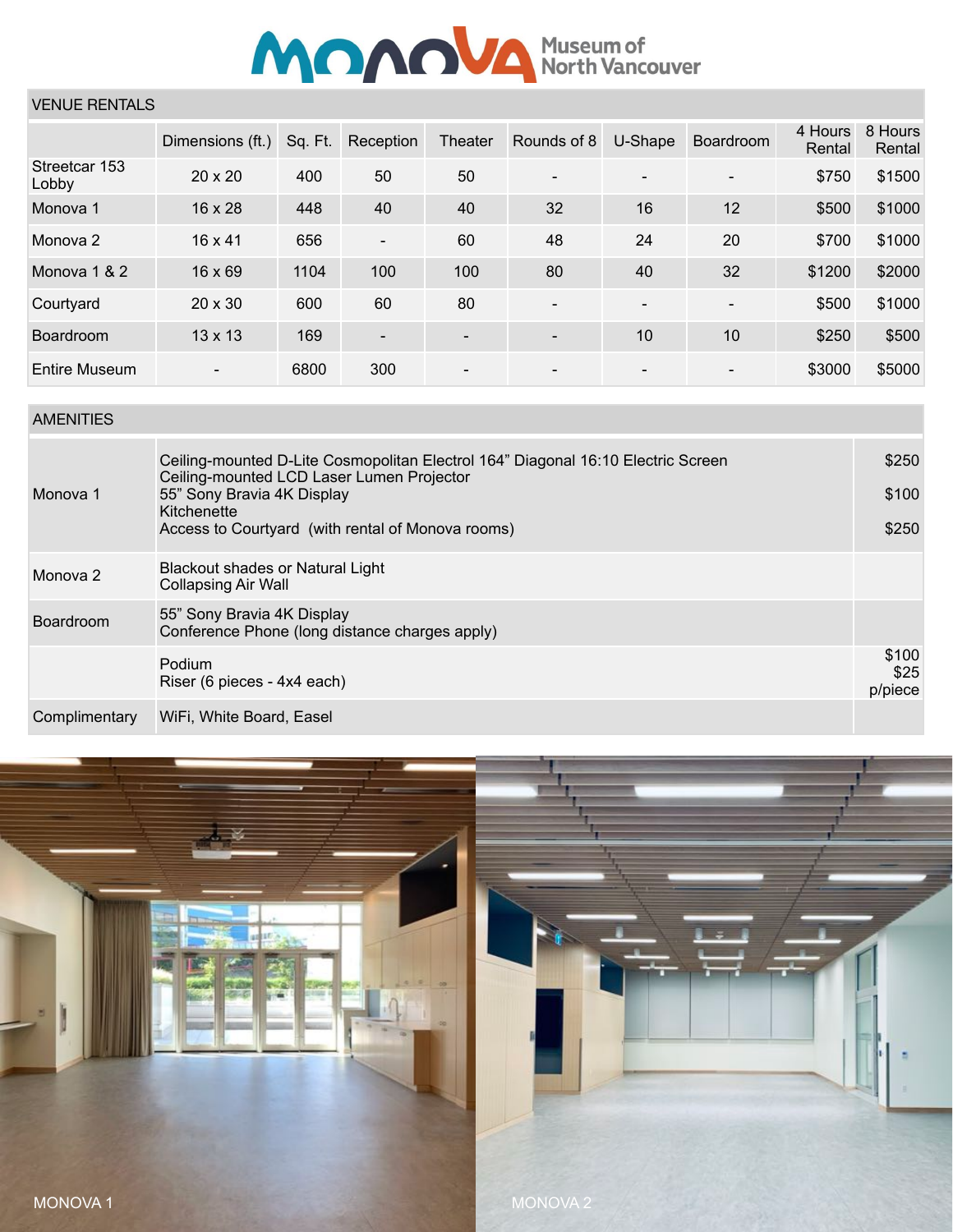

## **PREFERRED VENDORS**

MONOVA's priority is to create an amazing event experience for you and your guests, while respecting the Museum's environment and preserving the value of its collections.

We carefully selected the following caterers for their experience, reputation and the quality of their food and service as well as their knowledge of the Museum's catering guidelines, policies and procedures.

Please contact them directly for menus, quotes and availability.

#### **CATERING**

| https://cocktailsandcanapes.ca       |
|--------------------------------------|
|                                      |
| https://www.louisgervaiscatering.com |
| https://servedcatering.com           |
| https://trufflesfinefoods.com        |
| https://amoveablefeastcafe.com       |
| https://railtowncatering.ca          |

Please note that outside caterers must be approved by MONOVA with a mandatory pre-event site visit and tasting, and a \$800 fee for non-preferred caterers applies.

#### **BAR**

• Lavish Liquid **Chris Chuy-Principal** <http://www.lavishliquid.com>

We are still working on our list of vendors that provides bar management services as some of the catering companies do both.

Please note that there is no outside alcohol permitted (including donated product or home-brew). No alcohol service or consumption will be allowed in any of the Exhibit areas and/or outside the Museum. Personal flasks are not allowed. Plastic straws are prohibited. Last call is 12:00 am, the bar closes at 12:15am, and guests must have vacated the building by 12:30am and vendors by 1:30am. Exceeding these time limitations will result in a penalty fee of \$500 to the licensee.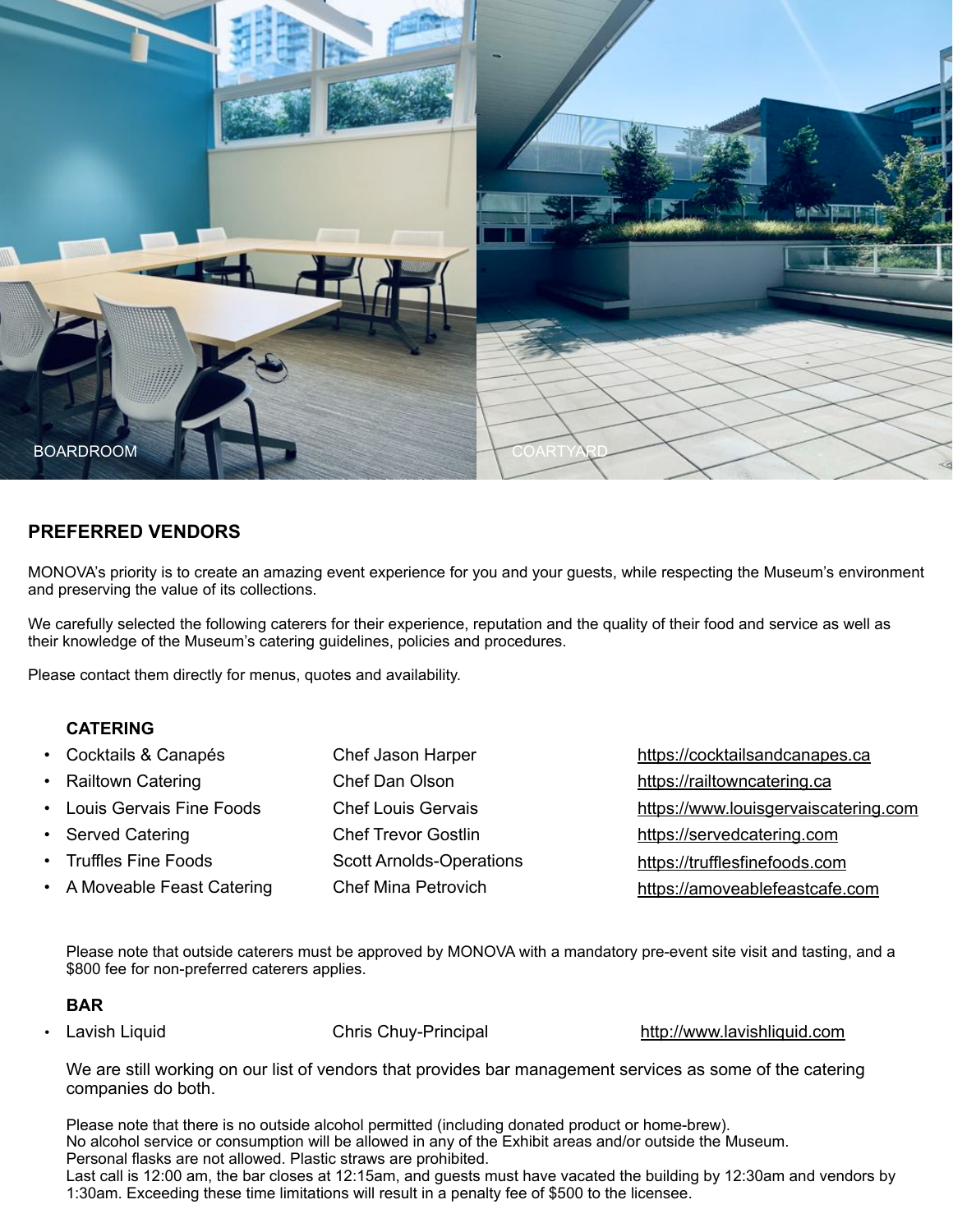### **EVENT PLANNERS**

- Smitten Events <http://www.smittenevents.ca>
- Clearwater Events <https://www.clearwaterevents.org>
- Petit Pearl Events <http://petitepearlevents.com>
- Sweetheart Events <https://sweetheartevents.com>
- Filosophi Events <https://www.filosophi.com>
- Umbrella Events <https://umbrellaevents.ca>
- 

# **DECOR**

- 
- 
- 
- 
- 

# **ACCOMMODATIONS**

- 
- 
- 

# **ENTERTAINMENT**

- 
- 

**AUDIO VISUAL**

For additional set up requirements and specialized production

• McHugh Productions <https://www.mchughproductions.com>

## **INVENTORY AVAILABLE IN-HOUSE**

| $\bullet$ . | Banquet 6ft. tables          | \$12.00 each |
|-------------|------------------------------|--------------|
| $\bullet$ . | Round 5ft. tables            | \$12.00 each |
|             | • Cocktail tables            | \$ 8.00 each |
|             | • White banquet chairs       | \$10.00 each |
|             | • Linen for tables requested | \$ 3.00 each |



- Above & Beyond <https://aboveandbeyondeventplanning.ca> • Bespoke Décor <https://bespokedecor.ca> A&B Party Time <https://www.abpartytime.com> • Loungeworks <https://loungeworks.ca> • Pedersen's Rentals <https://vancouver.pedersens.com>
- Bold Creative Events <https://boldeventcreative.com/>
- Seaside Hotel <https://seasidehotelvancouver.com/rooms> • Pinnacle Hotel at the Pier <https://pinnaclepierhotel.com/north-vancouver-accommodation> • Lonsdale Quay Hotel <https://www.lonsdalequayhotel.com>
- Musos Entertainment <https://www.musosent.com> • About Town Entertainment <https://www.abouttownentertainment.com>
-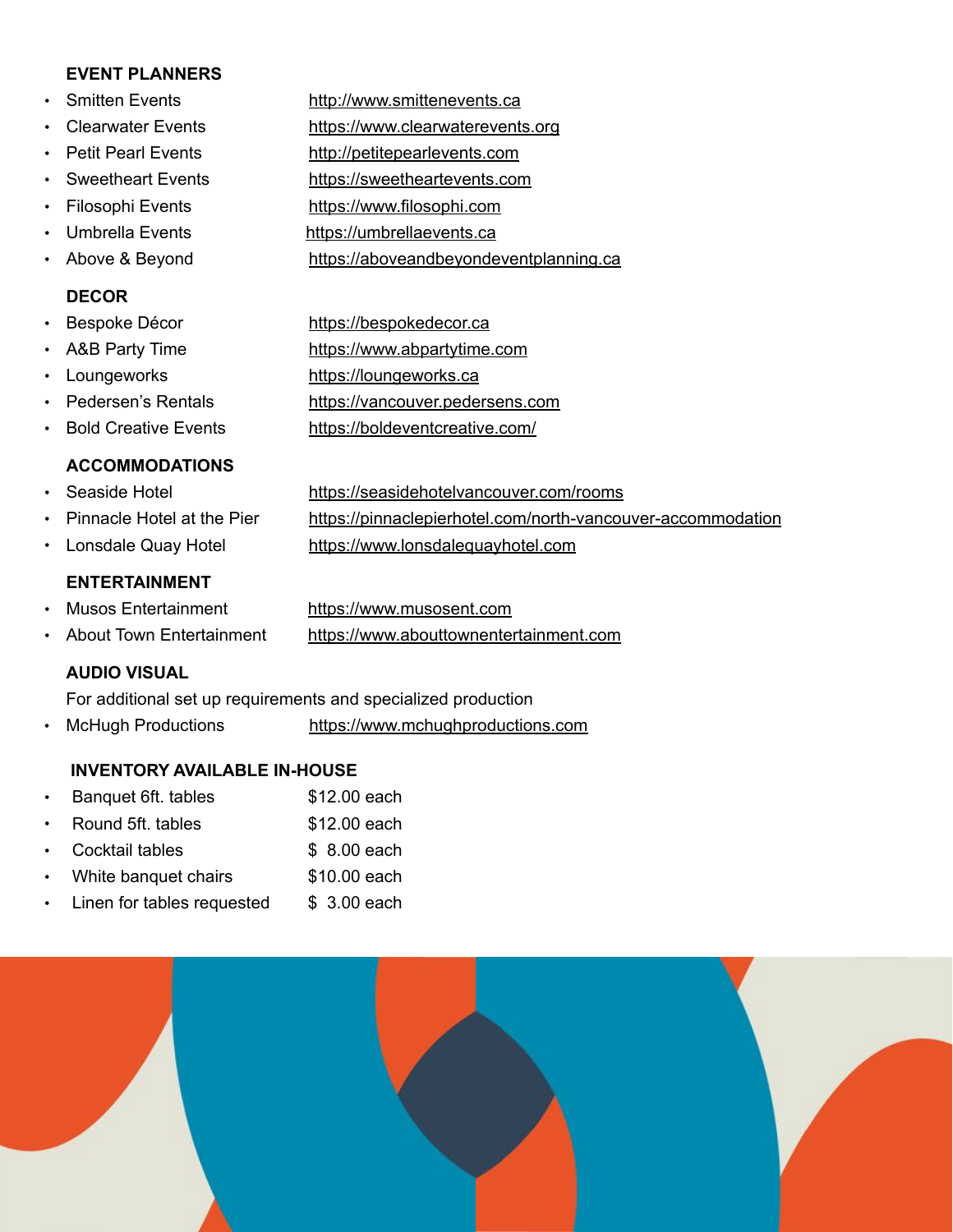# **POLICIES**

#### **BOOKINGS**

- To ensure that your events are the best possible experience for you and your guests, all events larger than 50 people, corporate or social, will require an experienced event or wedding planner.
- Daytime events are only allowed on the days that the museum is closed or otherwise approved in advance.
- Rehearsals are permitted during business hours only and only for one hour, based on availability.

### OUTSIDE CATERING

 We understand you may have a preferred caterer, but please note that outside caterers must be approved by the Museum prior to the event and there is a \$500 fee for non preferred caterers along with a mandatory pre-event site visit of the Museum.

#### **DECOR**

- No open flame of any kind will be allowed in any areas of the Museum.
- Nothing can be attached, taped or pinned to any of the walls of any of the areas of the Museum.
- Such items that need to hang from the ceiling will be limited by weight and allowed only in the areas where hooks are already installed.
- Live flower petals, confetti, sparkles and smoke machines are not allowed.
- Rental items are not included in your room rental.
- Scissor lifts inside the Museum are not allowed.

#### DELIVERY AND PICK UP

- If the space is booked the following day your rentals, decor and florals should be picked up on the day of your event. Otherwise, pick up can take place between 9:00 am -12:00 pm the day after your event. Any additional charges for delivery and pick up apply to each client, not the Museum.
- Loading Bay is located on the R1 level. A fob will need to be picked up prior to the event and returned the same day. The entrance is on Rogers Avenue. Delivery trucks are not allowed to park longer than one hour for drop off and pick up only. Reservation of the loading bay is strongly recommended.

#### ADDITIONAL FEES

- General Liability Insurance of \$5 million dollars listed under the Museum of North Vancouver, City of North Vancouver and District of North Vancouver.
- Socan Music Royalty and Re-Sound fees are based on the number of guests in attendance and if there is dancing. We will add this to your estimate of cost and added to your final invoice.
- Morning or Afternoon set up for an evening event (previously approved)
- Bar Service is based on consumption.
- Audio visual in-house or preferred audio visual company for extra equipment.
- Museum memberships as gifts.
- Museum Shop with a 10% discount for events of more than 100 people.
- Outside Catering fee \$500.
- Underground parking for you and your guests.

### **ACCESS**

- Museum is open to the public Thursday to Sunday from 10:00am-5:00pm. A fee applies if your event requires extended set up and will have to be approved by the director of the Museum.
- Evening events on Monday to Wednesday can start set up at 12:00 pm at no extra charge.
- The Museum is a public space and is available "as is". We reserve the right to move or alter exhibits, artwork, flooring, wall or ceiling colour, or any other elements of the Museum without notice during the rental period.

#### SMOKING AND VAPING

- Smoking of any kind including e-cigarettes and recreational drugs is not allowed in the Museum and within 7.5 meters of the main doors.
- Smoke (from cigarettes or fog machines) is likely to set off the Museum's sprinkler system, and is damaging to both the building and our collections.
- A fine of \$2000 will apply to the licensee if any members of their party are found smoking on the premises, in addition to immediate cancellation of the event.

### FILMING & PHOTO SHOOTS

 We welcome professional filming and commercial photo shoots on site.

#### PAYMENTS

- A \$500 deposit is required to hold any space at the time of signing a contract.
- Second deposit payment is due 30 days prior to the event.
- Final payment is due 5 business days prior to the event.
- All deposits and payments are non-refundable.
- Payments can be made by credit card, certified cheque or wire transfer in Canadian dollars only.

#### **TAXES**

 Room rental, Socan and Re-Sound charges are subject to 5% Goods & Services Tax (GST), Audio Visual is subject to 7% Provincial Sales Tax (PST) 5% Goods & Services Tax (GST), Service Charges are subject to 5% Goods & Services Tax (GST). *Subject to change without notice.*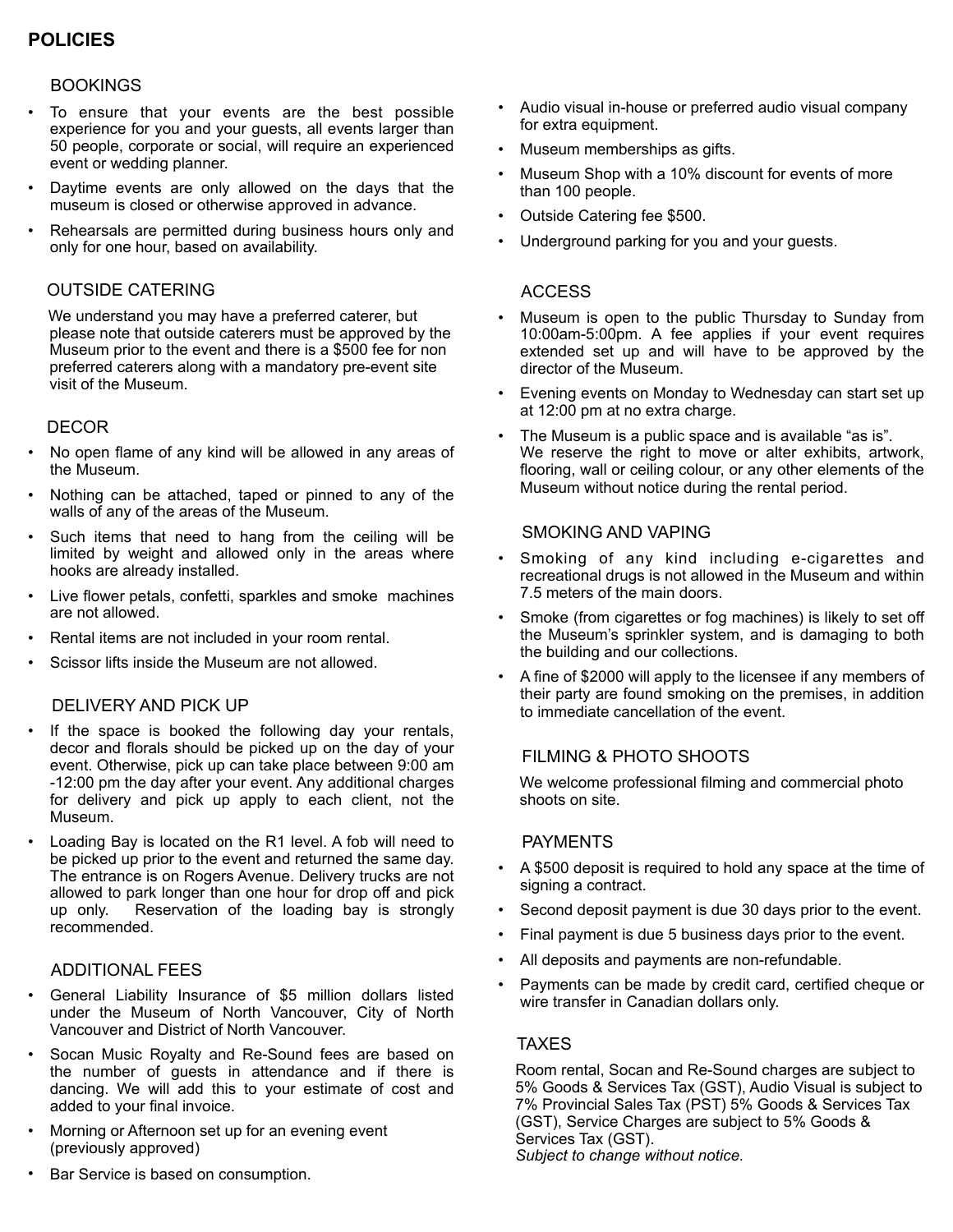

### **GIFT SHOP**

MONOVA Gift Shop merchandise will complement the exhibit experience and support the Museum's exhibits and educational programming.

You will find a unique selection of finely-crafted, thoughtful and relevant gifts sourced from local and Northwest Coast artist, including jewellery, accessories, clothing, games and toys, plus a curated collection of books.

#### ADD-ONS

If you book an event with us you can add:

- Client Gifts for swag bags
- Gift wrapped and 15% discount
- Private Shopping Experience after hours \$120 / for up to 4 hrs & 10% discount
- Private Exhibits Tour \$150 per hour for up to 4 hrs

For more information and availability, please contact:

Rosie Aceves Marketing Coordinator - Venue Rentals [AcevesR@monova.ca](mailto:AcevesR@monova.ca) 604-990-3700 ext. 8022